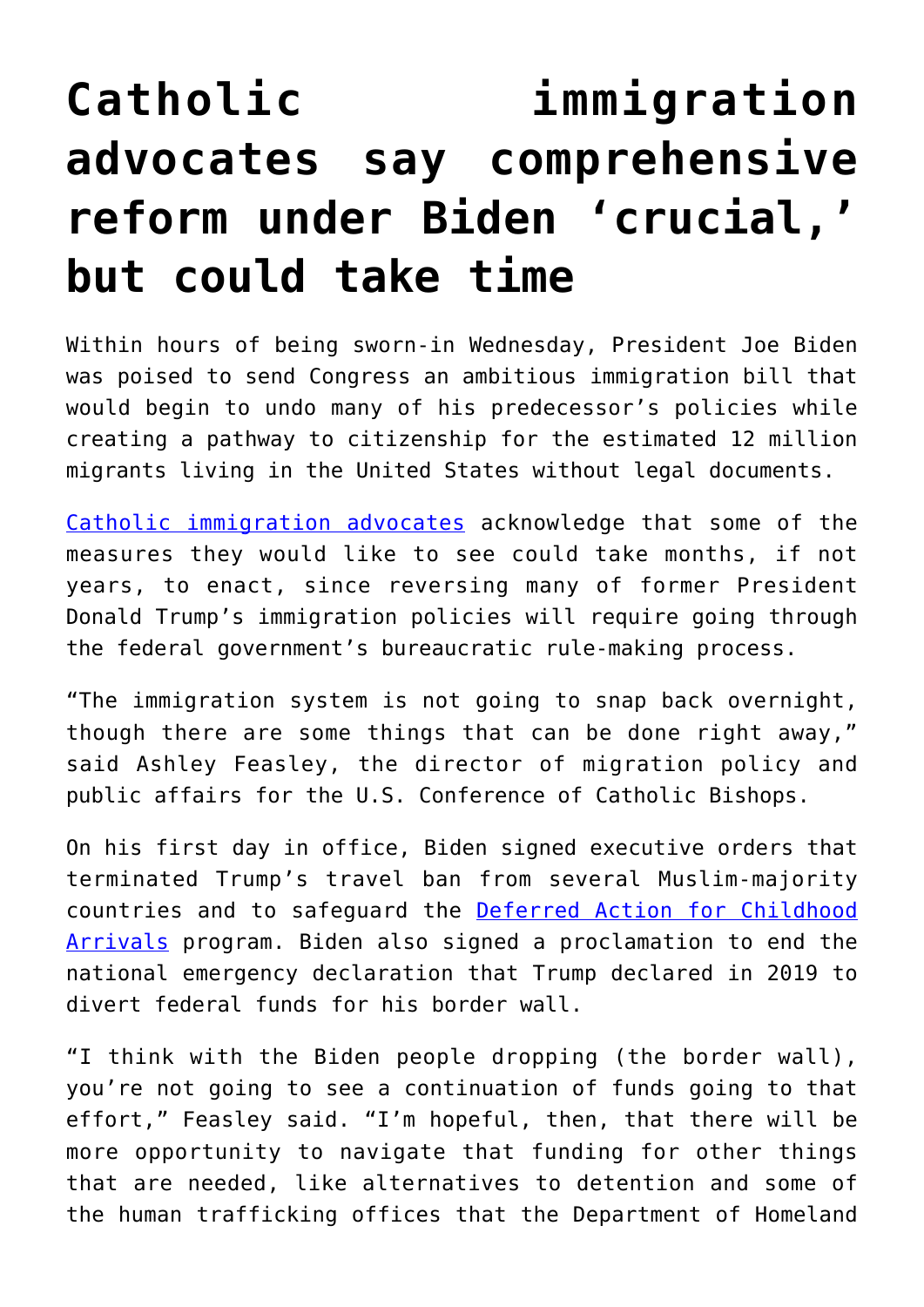Security operates."

Biden's immigration plan, according to published reports, would create an eight-year pathway to citizenship for undocumented migrants and appropriate \$4 billion in aid to tackle the underlying reasons for Central American migration, such as gang violence and political corruption. The plan also calls for ending country visa quotas, easing asylum limits, adding more technology to enhance security at the U.S.' southern border, and allocating more resources for immigration courts.

The bishops' conference, Feasley said, will also push the Biden administration on measures such as increasing the annual cap on accepting refugees for resettlement in the United States, overhauling the government's system of adjudicating asylum claims, extending legal status for immigrants who arrived here from designated countries and reuniting thousands of migrant children who were separated from their parents as a result of the Trump administration's "zero tolerance" border enforcement policy.

"In the modern era, we're at one of the lowest points of legal immigration," Feasley said.

The nonpartisan Migration Policy Institute, a Washington D.C. think tank, estimates that the [Trump administration](https://osvnews.com/2019/05/20/immigration-advocates-express-concerns-about-trump-immigration-plan/) implemented more than 400 executive actions related to immigration. Those actions ran the gamut from Trump's attempt to terminate the Deferred Action for Childhood Arrivals program to deploying active-duty military troops to the border.

"Some of them are regulations. Some of them are processing decisions. Some of them are administrative policies. But the long and short of it is that the intention was to decrease, through administrative means, legal immigration and a pathway to permanent residence and citizenship, in the particular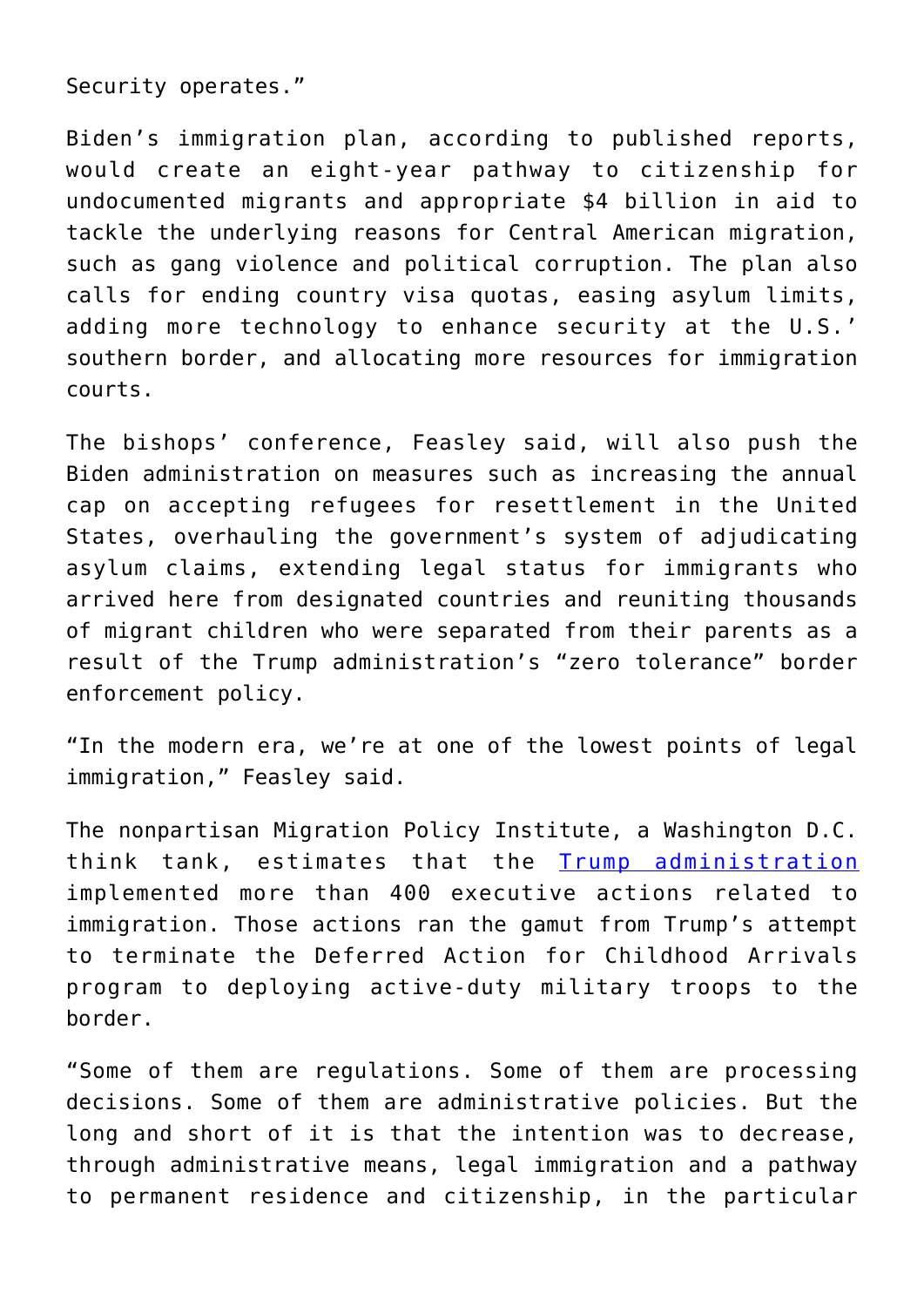disfavor of low-income, working-class people," said Donald Kerwin, the executive director of the Center for Migration Studies, a Catholic think tank founded by the Congregation of the Missionaries of St. Charles Borromeo.

Kerwin told Our Sunday Visitor that the new administration's policymakers will need to go through the formal public comment and rule-making procedures in order to undo some Trump-era immigration regulations.

"It depends on what the action is. If it's just a policy memorandum or an operational decision, those can be rescinded. New memoranda can be put out," Kerwin said. "If it's a legal process like a regulation, then they're going to have to go through the whole notice and comment process. That's going to be time-consuming."

The Center for Migration Studies has issued a 28-page report that outlines 40 administrative actions on immigration that it says the Biden administration can take in its first year. Those proposed actions include revoking the so-called Migrant Protection Protocols, which requires migrants seeking asylum in the United States to remain in Mexico while their cases are pending.

"There are tens of thousands of people in Mexico and elsewhere waiting for an (asylum) hearing," Kerwin said. "Biden can revoke the Migrant Protection Protocols, but that doesn't mean, operationally, that it would make sense to allow 5,000 people to come in in a particular week or something like that. They're going to have to do that in an orderly, safe, managed way."

The Catholic Legal Immigration Network Inc. (CLINIC), which provides legal services for migrants in the United States, released a detailed series of policy papers on immigration for Biden's transition team.

"One thing we're working to make clear to the incoming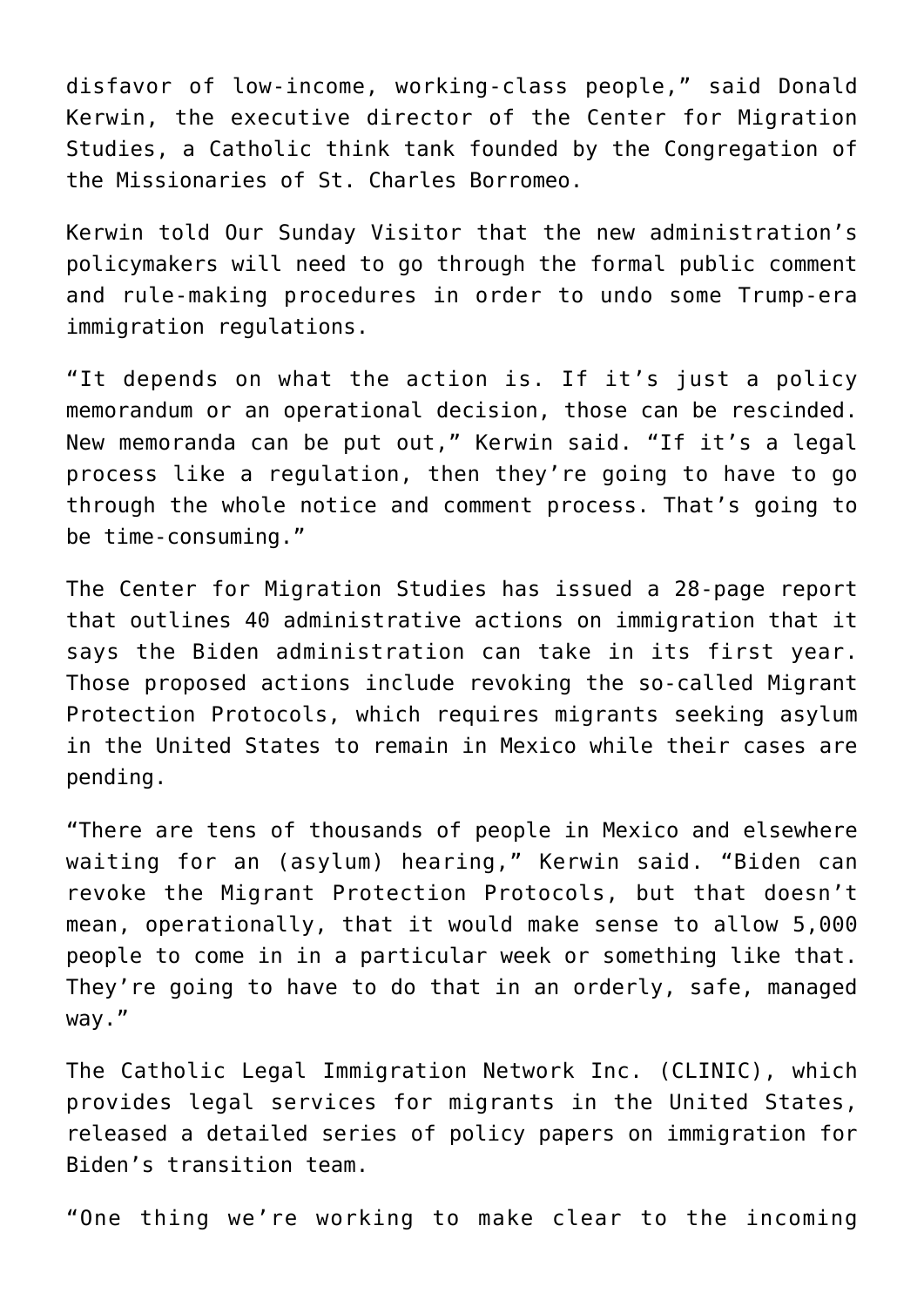administration is that immigration needs to be a priority, period," said Lisa Parisio, a CLINIC advocacy attorney for policy and outreach.

"Putting together and looking at a full extensive list of policy changes is absolutely crucial," Parisio told Our Sunday Visitor. "At the same time, there's also work that needs to be done to the infrastructure of the agencies immediately to begin to restore and build a new immigration system."

Reforming the nation's immigration system will require a lot more work than writing new regulations or issuing executive orders, officials said. Networks of partner agencies that worked to resettle refugees, provide legal and social services and housing to migrants will need to be rebuilt.

"One of the things that's been extremely devastating but has kind of flown under the radar these past four years is the gutting of stakeholder engagement, of public outreach and education across all aspects of the immigration system. That needs to be restored," Parisio said.

Advocates told Our Sunday Visitor that the nation's legal immigration system has been cut in recent years so that not only fewer people received work visas but that legal permanent residents experienced delays in applying for naturalization.

"The lengths and processing times for family-based immigration visas is astronomical at this point," Kerwin said.

Family-based immigration decreased, while the Trump administration's "public charge rule" made it more difficult for immigrants to obtain legal status if they used public assistance. The previous administration also rewrote the mission statement of the U.S. Citizenship and Immigration Services, deleting the description of the United States as a "nation of immigrants."

"How can all that be fixed? Some administrative things can be